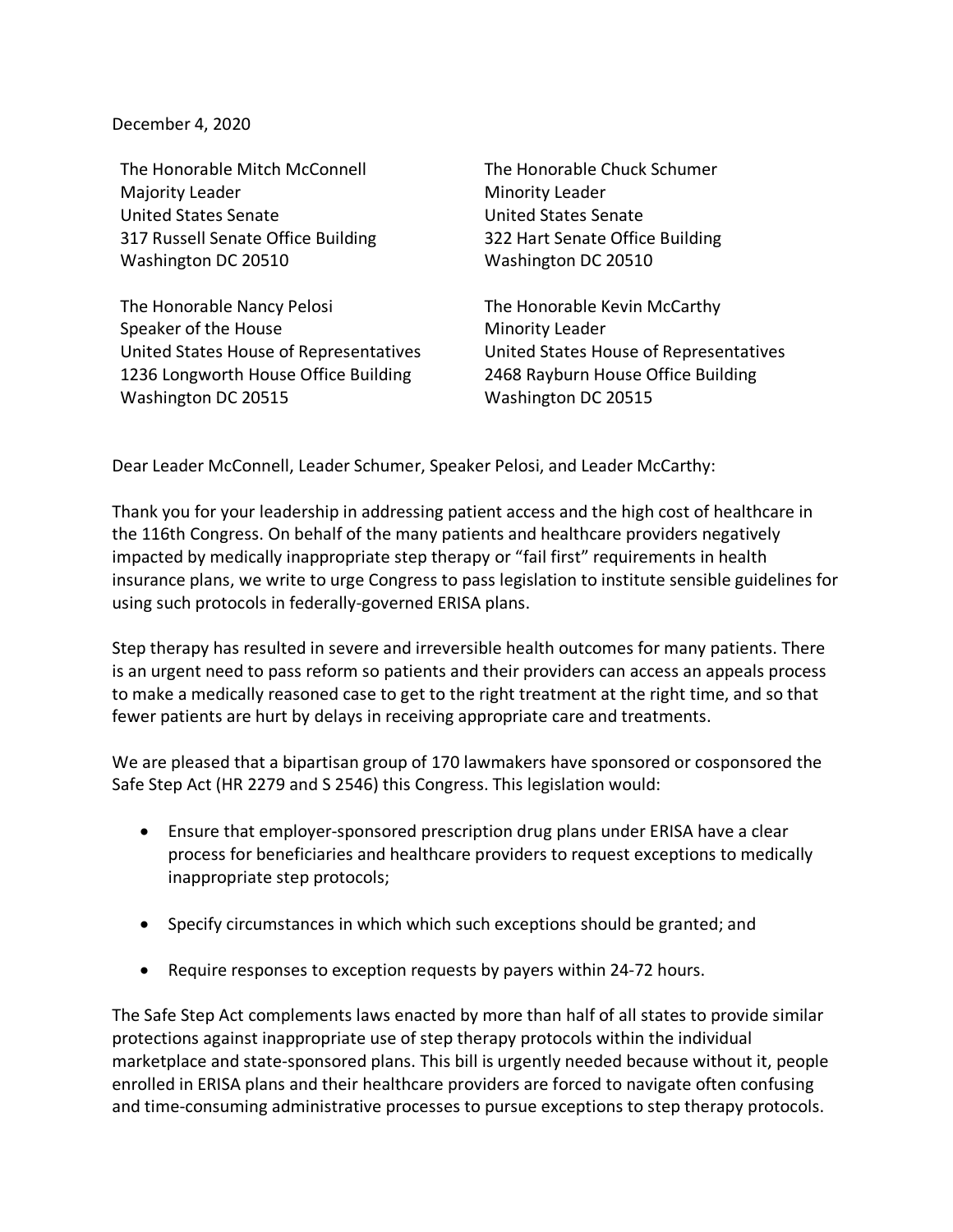For those impacted by serious diseases and conditions, time spent contending with these processes can and often result in a worsening of their conditions to the point in which more intensive – and more costly – medical procedures are needed. In many cases, patients experience severe and irreversible harm.

We urge you to address this problem by enacting this bipartisan legislation in the  $116<sup>th</sup>$ Congress. Absent action this year, we urge you to commit to promptly advancing the Safe Step Act early in the 117<sup>th</sup> Congress. For additional information, please contact Hannah Lynch with the National Psoriasis Foundation at hlynch@psoriasis.org, or Sarah Buchanan with the Crohn's & Colitis Foundation at sbuchanan@crohnscolitisfoundation.org. Thank you for your consideration of our views.

Sincerely,

Aimed Alliance Allergy & Asthma Network Alliance for Patient Access American Academy of Dermatology Association American Academy of Neurology American College of Gastroenterology American College of Rheumatology American Gastroenterological Association American Liver Foundation American Partnership for Eosinophilic Disorders American Society for Parenteral and Enteral Nutrition Arthritis Foundation Association of Clinical Oncology Association of Gastrointestinal Motility Disorders (AGMD) Beyond Celiac Chronic Disease Coalition Color of Crohn's & Chronic Illness Community Liver Alliance Crohn's & Colitis Foundation CURED Nfp Digestive Disease National Coalition Digestive Health Physicians Association Epilepsy Foundation Fabry Support & Information Group Gastroparesis: Fighting for Change GBS|CIDP Foundation International Global Healthy Living Foundation Good Days